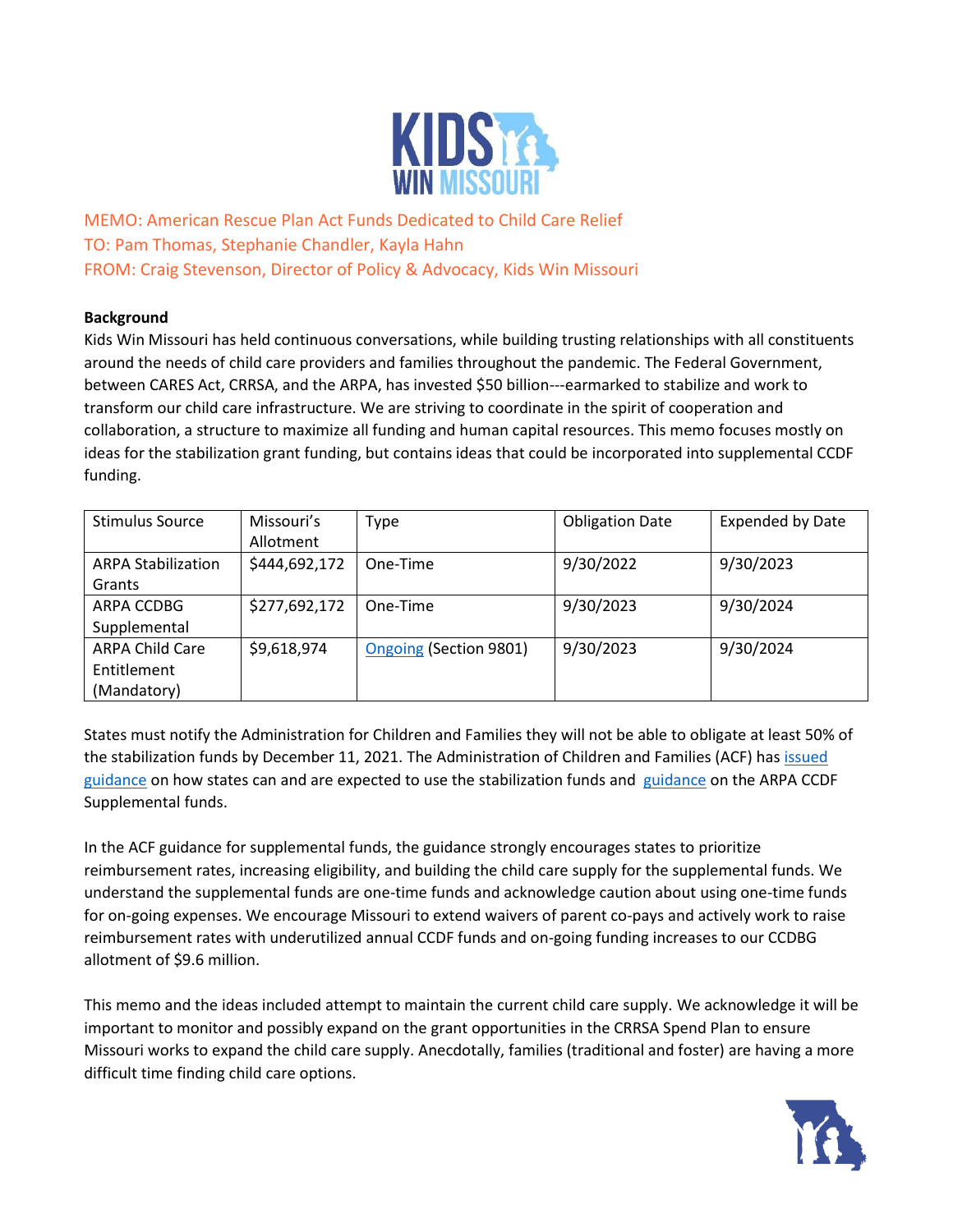#### **Urgency To Support Operating Providers and Families**

Missouri's [CARES Act Child Care Plan](https://dss.mo.gov/covid-19/pdf/CARES-act-child-care-plan.pdf) dedicated significant funds toward supporting child care providers during some of the lower enrollment periods. The CRRSA Spend Plan dedicates the vast majority of funds either to supporting providers in expansion or startup, or working to backfill holes created by the pandemic.

An urgency remains. With Missouri's CRRSA funds to support holes caused by the pandemic (PPP program) not "on the street" yet---there is an urgency to get ARPA Stabilization Funds to providers.

The state of child care providers remains extremely fragile. Even as the pandemic wanes, challenges in child care have increased instead of diminished. Providers continue to see increased operational costs due to balancing health/safety of children and employees and inconsistency in attendance and enrollment.

The market failure, or the inefficient distribution of goods and services, in child care is well documented by a variety of trusted organizations ranging from the [Minneapolis Federal Reserve,](https://www.minneapolisfed.org/article/2020/covid-19-challenges-the-child-care-market) the [U.S. Chamber of Commerce,](https://www.uschamberfoundation.org/blog/post/market-failure-our-childcare-system-broken) [American University,](https://www.american.edu/spa/publicpurpose/upload/failures-of-the-child-care-market-through-the-multiple-lenses-of-traditional-and-feminist-economic-critique.pdf) the [University of Richmond,](https://www.american.edu/spa/publicpurpose/upload/failures-of-the-child-care-market-through-the-multiple-lenses-of-traditional-and-feminist-economic-critique.pdf) the [U.S. Department of Health & Human Services](https://aspe.hhs.gov/report/economic-rationale-investing-children-focus-child-care/market-failures%C2%A0-liquidity-constraints-information-problems-and-externalities) and noted in news sources such a[s Bloomberg.](https://www.bloomberg.com/news/articles/2020-12-10/u-s-economy-could-get-a-boost-from-expanded-child-care) These resources highlight the challenges in the child care field are profound.

#### **Women in Workforce Disproportionally Impacted**

[Women accounted for 84%](https://www.usatoday.com/story/news/investigations/2021/01/29/coronavirus-childcare-burden-fell-womens-shoulders/4279673001/) of all workers who missed work in the average month last year, mainly due to child care issues—a 5 year high. In the fall of 2020[, women were dropping out of the workforce at a rate](https://www.cnbc.com/2020/10/02/865000-women-dropped-out-of-the-labor-force-in-september-2020.html) 4 times [higher than men](https://www.cnbc.com/2020/10/02/865000-women-dropped-out-of-the-labor-force-in-september-2020.html) due to a lack of child care. The child care workforce [is more diverse than the overall population](https://bipartisanpolicy.org/blog/characteristics-of-the-child-care-workforce/) and is largely comprised of women (92%). For Missouri's mothers to return to the workforce, reliable child care is a must. Simultaneously, supporting the child care profession ensures we are investing in women entrepreneurs, leaders and teachers.

#### **Our Proposal**

Our proposal attempts to balance multiple factors (1) federal guidance (2) recognition that these are one-time funds (3) the urgency to get stabilization funds liquidated (4) addressing provider needs (5) not overlapping CRRSA or CARES Act relief, and (6) acknowledgement that the child care landscape varies geographically and by provider type. We have specific recommendations for ARPA Stabilization Relief and broader recommendations for the supplemental funds.

# **ROCCE: Retaining Our Child Care Employment Plan – Missouri's Child Care Stabilization Plan**

**Overview**: This plan contains two features (1) ensuring continuity and stability in child care opportunities for Missouri's families and (2) directing stipends toward child care staff. As best I'm aware and understand federal guidance, this plan appears be in alignment with the goals and options Missouri can utilize.

# • **Stabilization Grants For Child Care Providers:**

o **Purpose**: provide two months of per-child relief to providers, ensuring they are able to remain open, offer benefits or paid leave, and retain staff. [CLASP's report](https://www.clasp.org/sites/default/files/publications/2020/05/2020_50billionpandemicchildcare_0.pdf) released during the pandemic indicated that \$50 billion was needed to support providers in full for 5 months. As we begin exiting the pandemic, it's time to ensure our providers are able to remain part of our state's infrastructure so parents can maintain employment or re-enter the workforce.

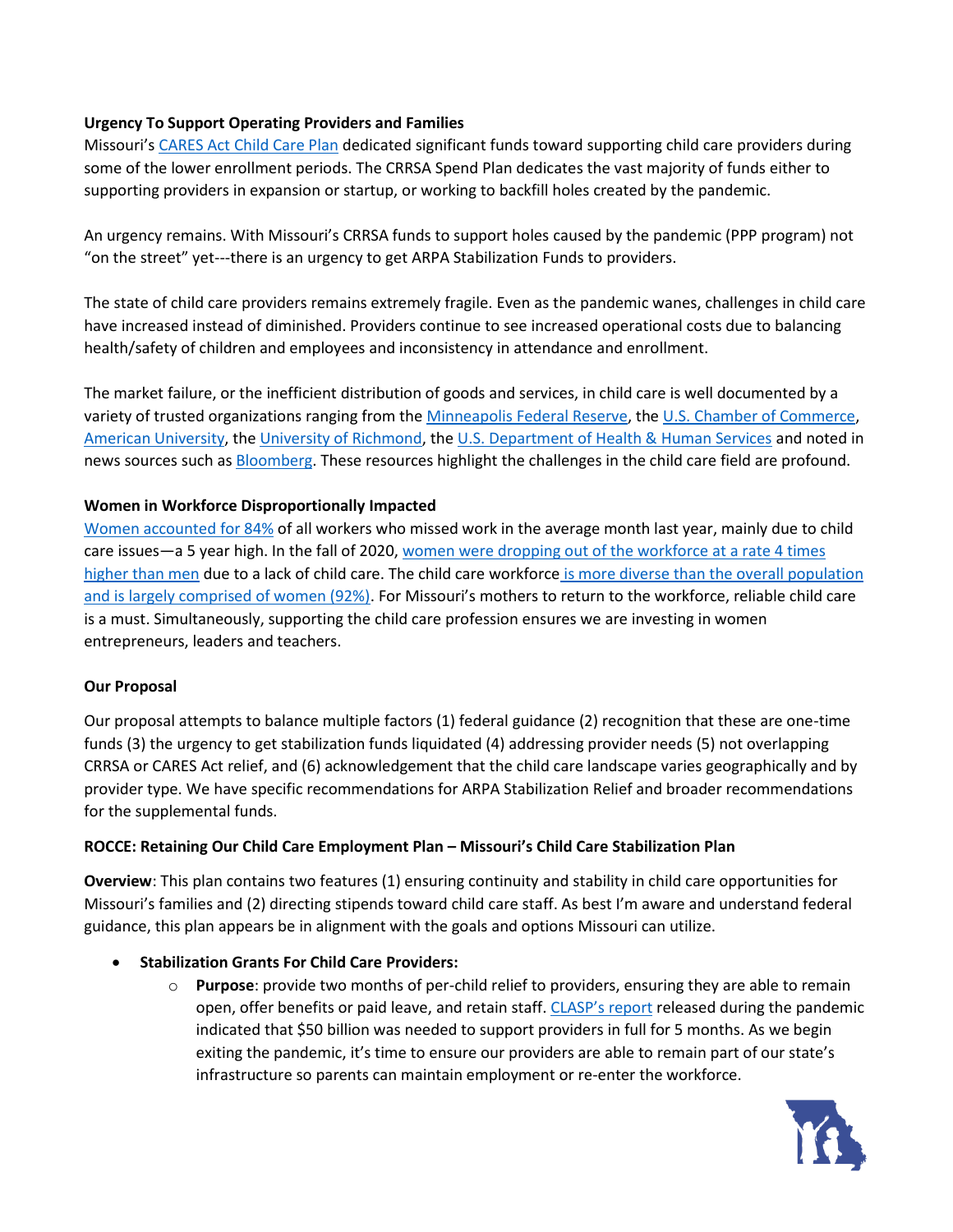- o **Logistics**:
	- Utilize a calculator to create a cost of quality care model for an average child per month (infant, toddler, school-ager, taking into account type of care (family, center)
	- Child care providers would calculate their enrollment numbers based on children enrolled as of February 2020 (pre-pandemic).
	- Businesses would be eligible for the cost of quality-of-care amount per child enrolled in their business as of February 2020 and get two-months of coverage
	- The grant application would include a check-box, asking provider what they intend to use funds for---including paying staff during lower enrollment times, offering benefits, raising pay, or paying additional overhead costs such as rent, facility/capital maintenance costs, (facility maintenance costs that were delayed due to loss of income during pandemic were not covered by most CARES dollars and to get loans or not to maintain risking their business and health/safety), sanitation supplies, etc.
	- Federal guidance explicitly states they "do not plan to request detailed information or documentation (e.gi, provider budgets or receipts) on how individual subgrant amounts were set." Additionally, guidance states, "lead agencies may not require child care providers to incur expenses and submit receipts in order to receive stabilization funds."
	- Assumes that Early Head Start, and Early Head Start/Child Care partnerships should be included

# o **Cost Estimates**

- Assumptions:
	- \$800 per month per child for quality care across-the-board across provider types and ages served.
	- Child Care Aware® of Missouri reported a total capacity of child care slots in open and operating programs across the state in mid-June 2021 of 165,869.
	- Additionally, the Missouri AfterSchool Network estimates approximately 38,500 additional children are in legally operating child care programs operating largely by school districts who are not captured by Child Care Aware of Missouri data.
	- If every slot was filled in various settings, the higher-end estimate of children in child care settings would be approximately 165,869 + 38,500 = 204,369
	- $\div$  \$800 x 204,369 = \$163,495,200 per month cost
- For Two Months, Total Cost of: **\$326,990,400**
- Stabilization grants should be equitably offered to subsidy and non/subsidy providers This estimate is based on June 2021 slots in open and operating programs.

# • **Grants To Retain and Recruit For The Child Care Workforce: Stipends**

o **Purpose:** In an increasingly difficult time to retain qualified staff---provide one-time funds for providers and their staff. The intention is to (1) show appreciation for staff who remained at work serving children and families throughout the pandemic and (2) serve as a recruitment tool. All staff (owners, teachers, janitors, support staff) would be eligible for the various levels to reward continuity.

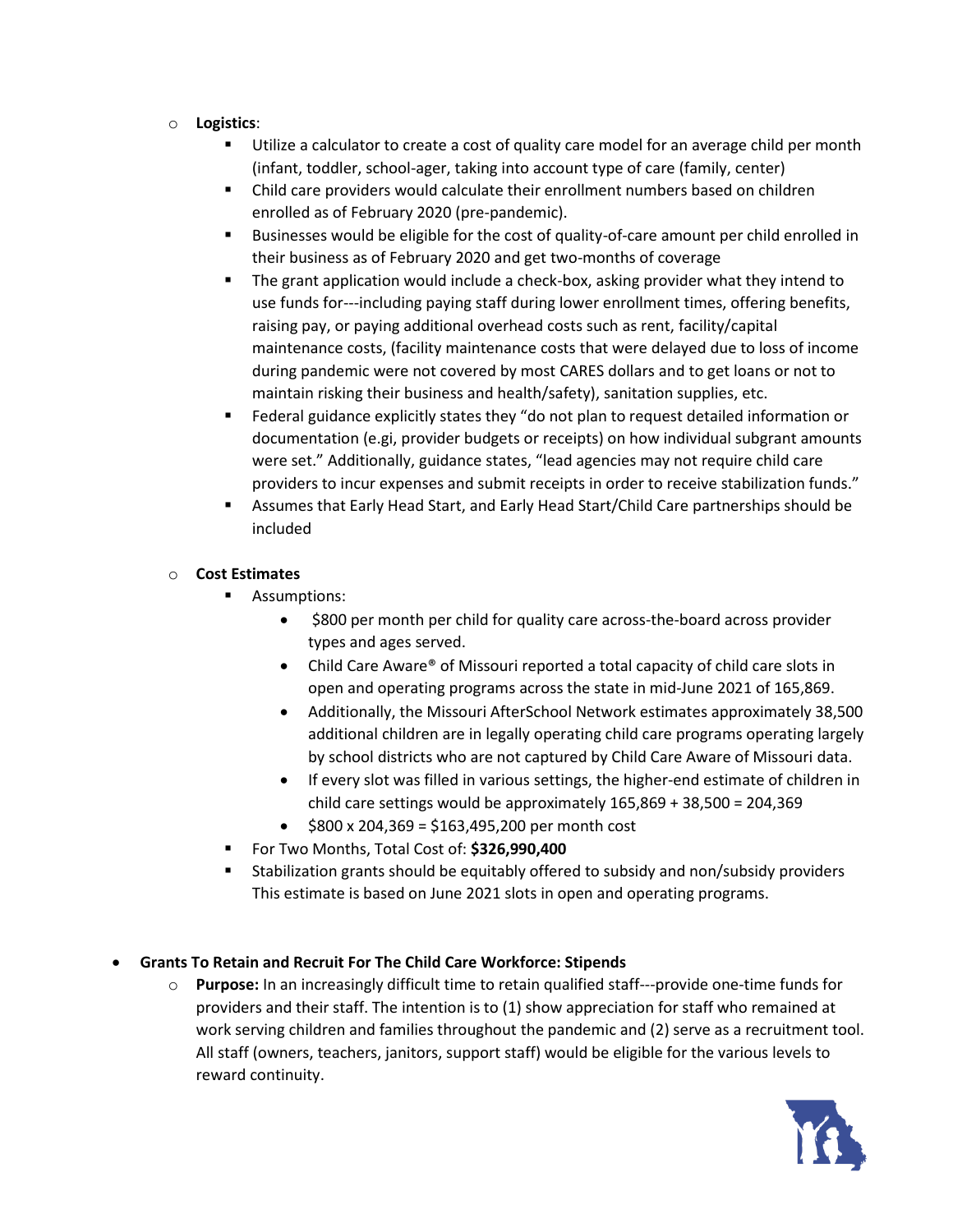- o **Assumptions:**
	- Child Care Workforce of 20,000 per th[e CSCEE Workforce Data](https://cscce.berkeley.edu/workforce-index-2020/states/missouri/)
	- Grant application for providers to attest they will pass funds along to their staff
	- **■** There will need to be consideration given to the part- or full-time status of employees and their eligibility
	- Work to change policy/law to treat stipends as dis-regardable income to ensure stipends would not disrupt eligibility of public assistance programs
	- Assumes family child care providers are eligible for \$2,500 stipend
- o **Logistics:**
	- Staff Retained Through Pandemic: \$2,500 stipend
		- Assuming 65% total staff retention (20,000 x 65% = 13,000 staff)
		- $\bullet$  \$2,500 x 13,000 = \$32,500,000 Total Estimated Cost
	- Staff Hired During Pandemic: \$1,000 stipend
		- Assumes 20% of total staff eligible (20,000 x 20% = 4,000 staff)
		- $$1,000 \times 4,000 = $4,000,000$  Total Estimated Cost
	- Stipends for Recruitment: \$500 stipend after 3 months on job
		- Dates of eligibility suggestion: Aug 1, 2021 June 30, 2022
		- Assumes 20% of total staff eligible (20,000 x 20% = 4,000 staff)
		- $\bullet$  \$500 x 4000 = \$2,000,000 Total Estimated Cost
		- This stipend could also be duplicated for another 3 months of service/retention

Total Cost Estimates:

| \$326,990,400 | <b>Stabilization Grants</b>                |
|---------------|--------------------------------------------|
| \$44,000,000  | *Reserving 10% for supply-based activities |
| \$32,500,000  | \$2,500 Retention Stipends                 |
| \$4,000,000   | \$1,000 Retention Stipends                 |
| \$2,000,000   | \$500 Hiring Stipends                      |
| \$444,140,749 | <b>Total Available</b>                     |
| \$409,490,400 | <b>Total Stabilization Funds Requested</b> |
| \$34,650,349  | <b>Undesignated Stabilization Funds</b>    |

#### **Additional Stabilization Fund and/or ARPA Supplemental CCDF Recommendations**

As Missouri creates plans around the stabilization and supplemental funds (guidance not yet released), other ideas that have surfaced as needs from providers include the following ideas/concepts:

- Employee Assistance Programs
	- o Create or support a back-end program for providers to utilize or share services related to health insurance, retirement investments, or life insurance options for their employees
	- o This could include supplementing and/or providing one-time stipends/start-up investments for individuals

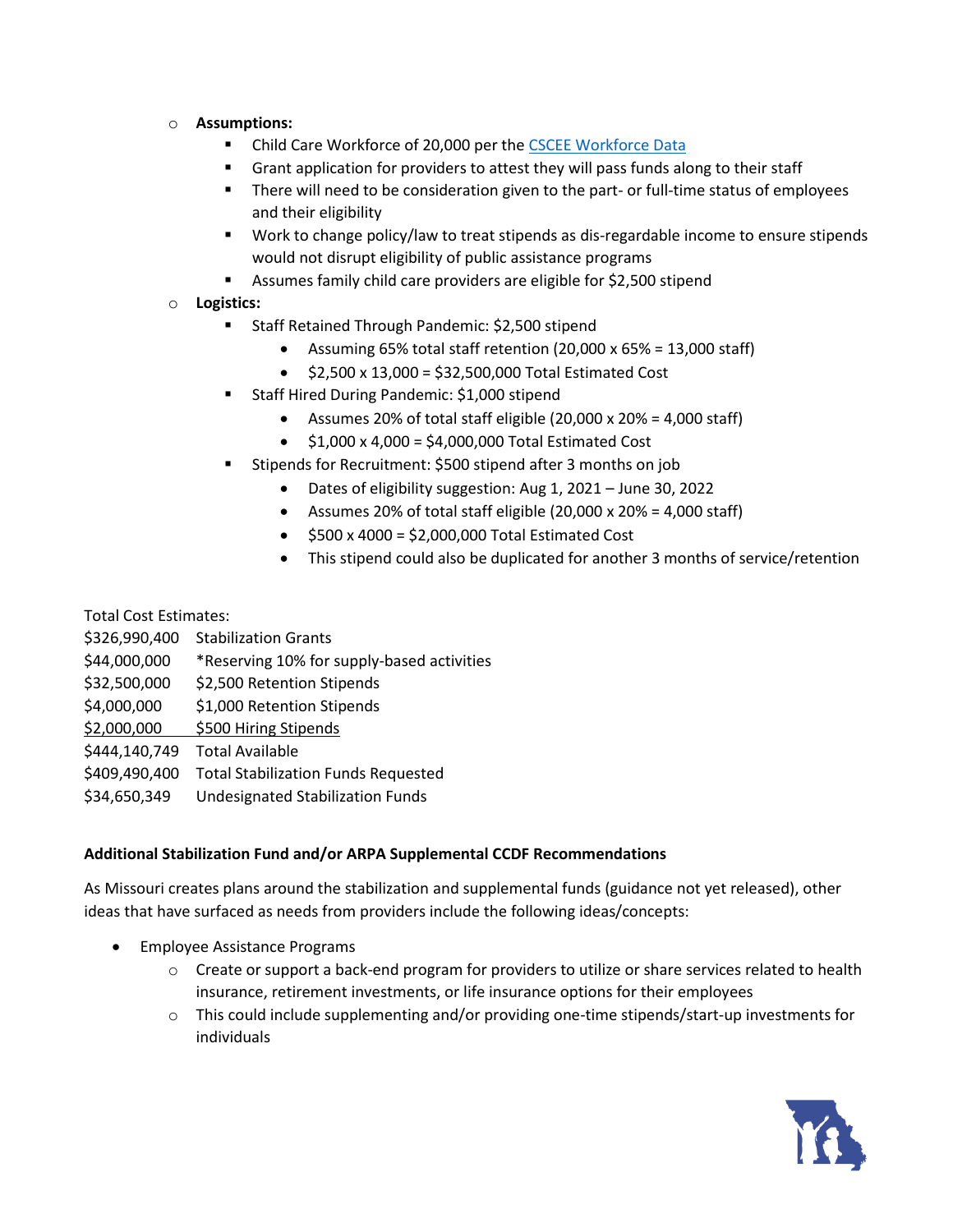- $\circ$  Similar organizations fill this role in the K-12 space [\(MUSIC\)](https://www.musicprogram.org/) [\(PSRS/PEERS\)](https://www.psrs-peers.org/) yet there is no such opportunity for the child care profession
- o An aspect of this program could be working alongside DMH for mental health assistance as needed for program staff
- Support programs with new hire costs by funding on-boarding costs such as background checks and costs associated with trainings (CPR/First Aid)
- WAGE\$ Supplement Program
	- o Education-based salary supplements to child care providers
	- o Cost estimates in the \$3-10 million range annually
- Increase Provider Utilization of Subsidy by Offering 1-Time Stipends For Existing + Signing On to Program
	- o [Rolling average of number](https://dss.mo.gov/re/pdf/oecmmr/cc-mmr_april_2021.pdf) of providers taking subsidy continues to decline
	- $\circ$  As of April 2021: 1,785 providers total accept subsidy, lower than the rolling 12-month average of 1,953. Suggested Amounts below:
		- Registered: \$1000 x 395 = \$395,000
		- License Exempt: \$5,000 x 180 = \$900,000
		- Licensed Range: \$7,500 x 1,210 = \$9,075,000
			- Based on an average grant of \$7,500 per licensed facility
	- o Sign-on Stipend of up to \$5,000 (based on size of facility)
		- **•** Assuming 400 sign-up =  $$2,000,000$
	- o TOTAL COST ESTIMATE: ~\$12,370,000 based on these assumptions
	- $\circ$  \*An alternative idea could be to provide an additional bump/amount if providers serve 25%, 50%, 75% of their children on subsidy program
	- $\circ$  \*\*An added component could be providing the cellular data/access for providers without reliable internet as an added bonus to sign-on
- Grant Program to Improve Program Quality
	- $\circ$  Reimburse providers for expenses associated with moving along the quality continuum. For example, grants could be used to assist providers from moving from a registered or unlicensed to licensed provider, attaining accreditation, or a Pre-K partner with school districts
	- $\circ$  Examples of these types of costs may include (but not be limited to) additional pay for substitutes so that teachers can take CDA classes, facility improvements, additional classroom materials required, or direct or other indirect costs to move provider along the continuum of quality.
- Create a state child and dependent care tax credit for working families
	- $\circ$  Cost estimates from [SB 500](https://www.senate.mo.gov/FiscalNotes/2021-1/2335S.02I.ORG.pdf) ranged from \$6 million per year (10% of federal tax credit) to \$19 million per year (30% of federal tax credit)
		- Please note that there were changes to the federal credit in 2021 and there are discussions at the federal level to continue these changes beyond the 2021 tax year.